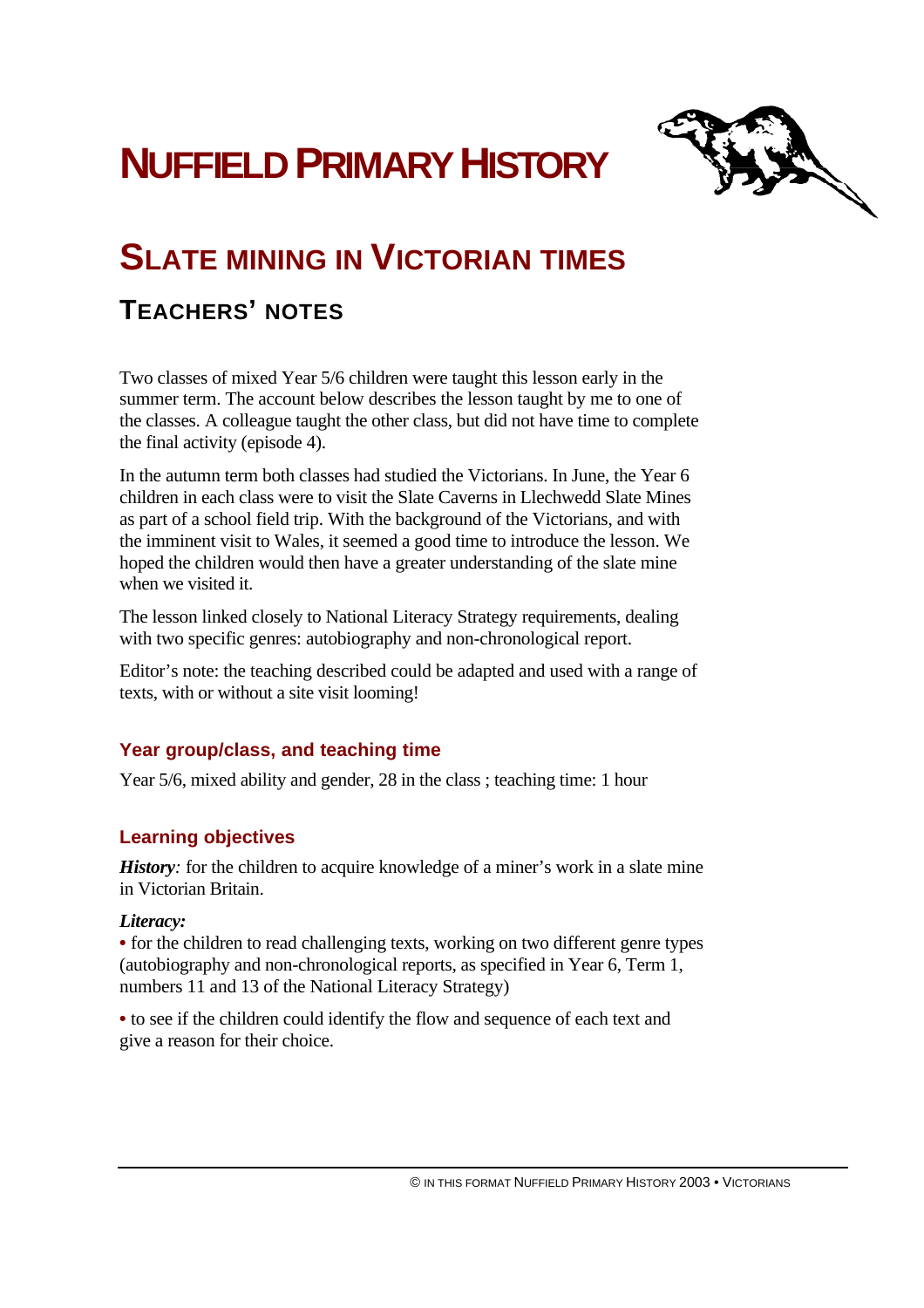I particularly wanted to see whether, after the work taught on genres over the year, the pupils could identify the two different genres presented to them: autobiography and non-chronological report.

*Cross-curricular:* for the children to examine the concept of work, what it involves and how it has changed.

*Personal skills:* for the pupils to work co-operatively on problem-solving.

#### **Key question**

What was it like to work in a Victorian slate mine?

#### **Resources**

Two texts:

- short autobiography of a slate miner, in the form of a magazine article.
- report about slate mining at Llechwedd, also in the form of a magazine article.

[Both texts are adapted from the *Llechwedd Slate Caverns Guide*.]

They were broken up into random paragraphs on two A4 sheets – see below.

Two A4 sheets, containing the autobiography and the slate mining report, with the paragraphs jumbled; also the two photographs described below.

Photograph of the Llechwedd Slate Mill (from http://www.westwales.co.uk/graphics/cutshed.jpg

Photograph of the Ffestinog railway from http://www.festrail.co.uk/photolib1.htm

The address is: Ffestinog Railway, Harbour Station, Porthmadog, Gwynedd, Wales, LL49 9NF. Tel: 01766-512340. Fax: 01766-514715.

A frame for reconstructing the two texts, blown up to A3 size, containing the headings and initial paragraphs of each text.

A4 sheet showing how the re-assembled texts and the photographs fitted within the frame.

### **THE TEACHING**

The teaching was divided into three main activities:

- **•** Introduction to the life of a slate miner.
- Pupil work on re-assembling two jumbled non-fiction magazine texts: a report
- on slate mining and an autobiographical account of a miner's life.
- Discussion to develop insight into, and understanding of, a miner's life.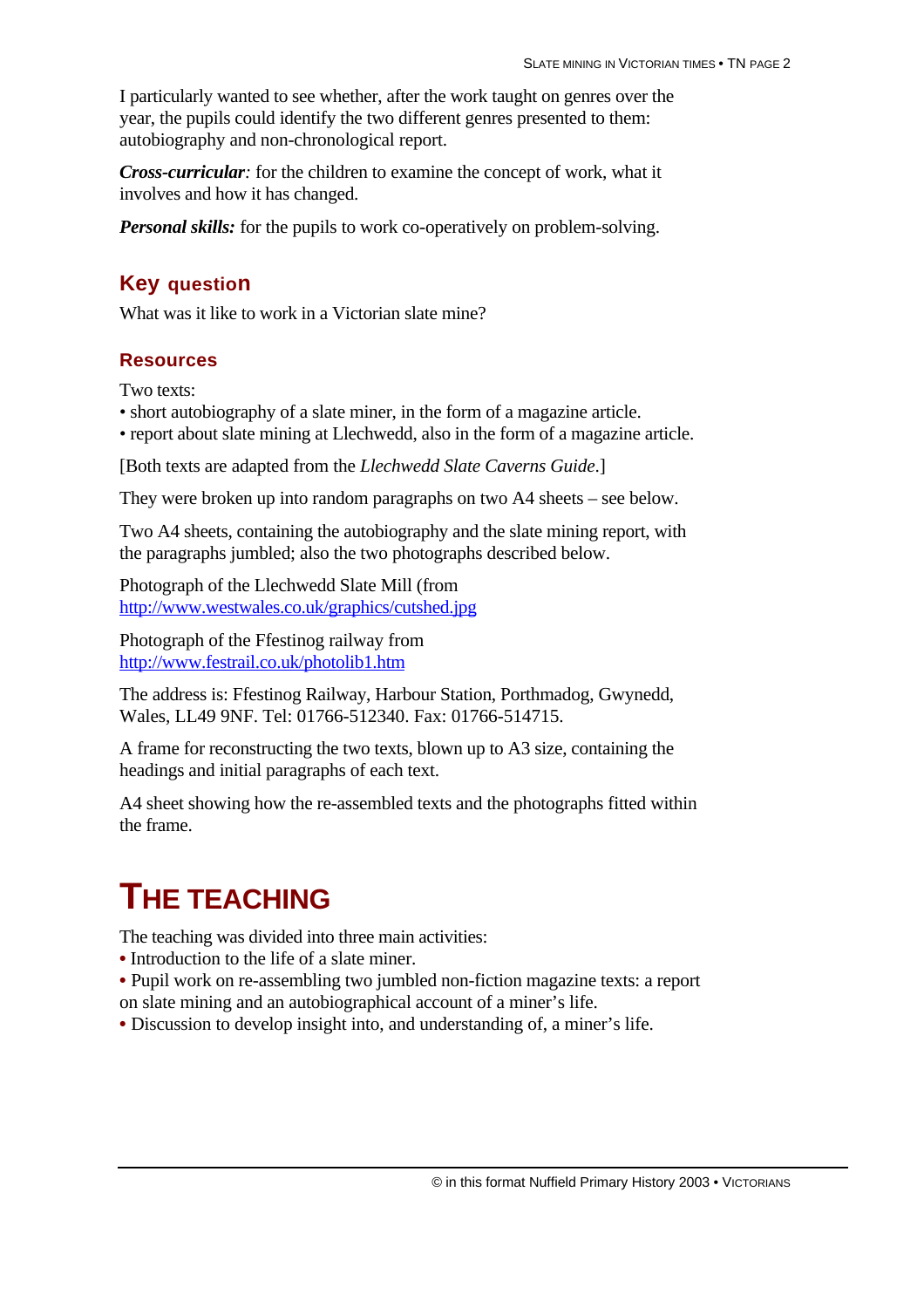#### **Episode 1**

*Focus: Examining two different genres: report and autobiography*

This part of the lesson was conducted with the whole class sitting on the carpet. I gave out the A3 frame, one per pair of children, containing the heading and first paragraphs of each magazine text. We read together both sets of introductory paragraphs – the autobiography and the report. I asked them if they could tell me what were the distinctive features of the two genres.

The children were a little slow to get started. Gradually, by trawling their memories, they were able to identify the different features of reports and autobiographies. They discussed the identifying elements of the two genres:

• Reports: non-chronological, objective, factual, transactional language, in the third person

• Autobiographies: chronological, subjective, opinions/ judgements/ feelings, in the first person.

#### **Episode 2**

*Focus: Sorting and categorising the paragraphs according to genre; arranging the paragraphs in the correct order.*

#### Sorting:

I arranged the class into seven mixed ability groups, with four children per group. I gave each group a copy of the two A4 sheets containing the texts, cut up into separate paragraphs and jumbled together. I asked the children to consider which paragraphs belonged to which text genre, and why.

The children worked together on sorting out their paragraphs and putting them into the right genre category. From all the groups came animated discussion. Most of the groups were able to identify surprisingly quickly the paragraphs belonging to each article (text type).

#### Ordering:

The arrangement of the paragraphs in order took much longer; it was this part that elicited the most discussion.

In the other class the groups compared their ordering of the paragraphs with each other, thus deepening and developing their explanation of why they had selected a particular sequence. The inter-group discussion gave the children the chance to change the order of their paragraphs.

Each group now glued its paragraphs onto the A3 frame, in the right section and in the order they had decided was correct.

In my class, five groups placed all the paragraphs in the right category, i.e. report or autobiography. Four of the groups got all the paragraphs in the original order, too. The fifth reversed the order of two paragraphs in the report.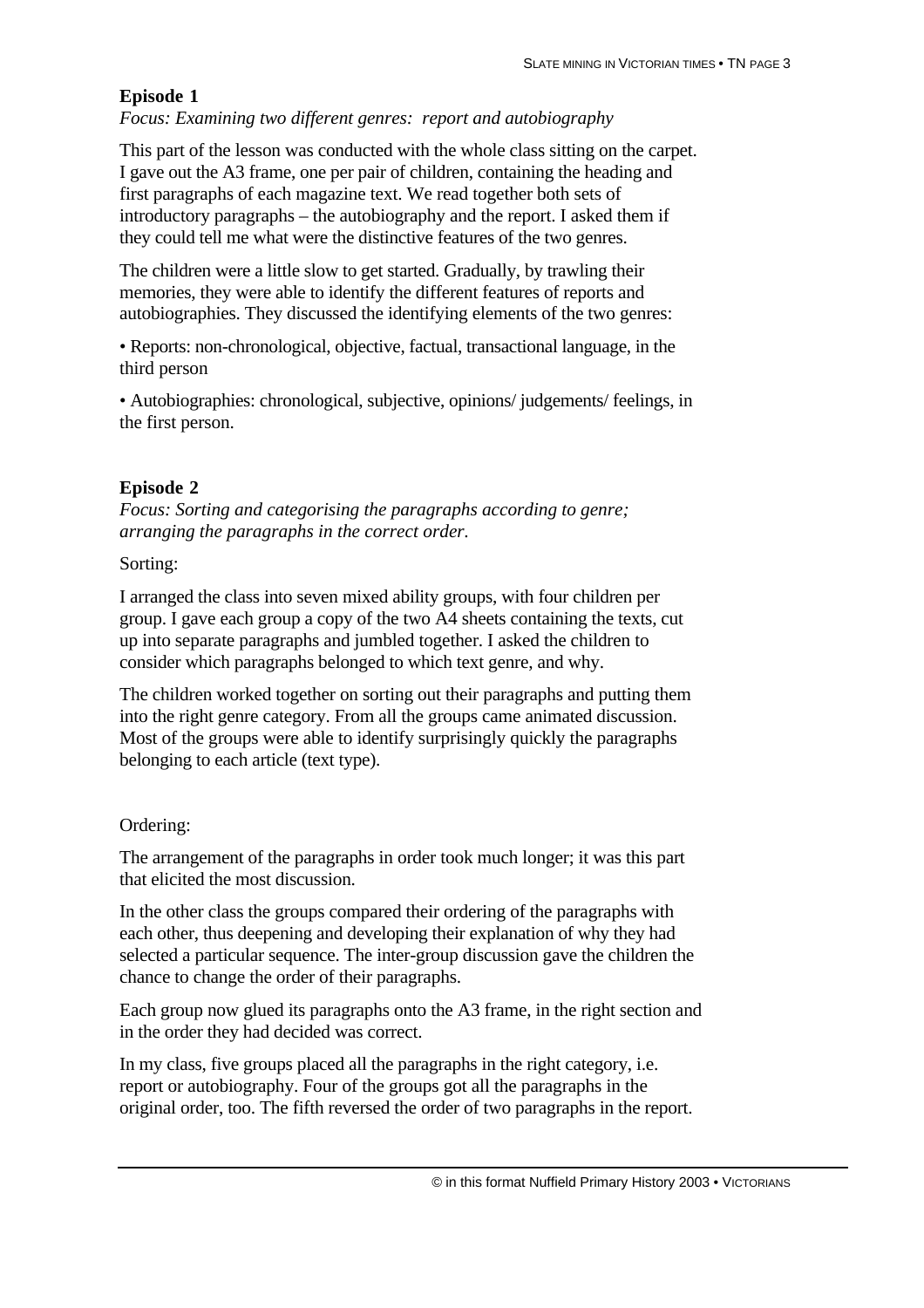The two other groups didn't identify correctly the last paragraph of each text, swapping them with one another.

The children were able to identify the chronological flow of the autobiographical text and the links from one paragraph to another. One pupil identified one of these links by drawing attention to the first sentence in the third paragraph. It read: 'But when I got inside I felt so small', which flowed from the previous paragraph's assertion: 'I felt six feet tall already. I felt like a man!'

With the report, I was most surprised and pleased that one child was able to express clearly the progressive links in the report. He correctly identified the sequence of the slate's journey from the rock face to the mill and then to the ships for export.

#### **Episode 3**

*Focus: Discussing the sequence of the paragraphs in the texts.*

Here we drew out some of what the children had learnt. As a class, we discussed the arrangement of the paragraphs. This was done in relation to prompting questions:

- Which paragraphs belong to which text genre/magazine article, and why?
- In what order did you arrange them, and why?
- Is the autobiography strictly chronological?
- If reports are not chronological, do they still follow any order?
- Which article was written first?

Our discussion showed children had gleaned much from the passages. Both this activity, and the requirement for them to give a reason for their choice of paragraph sequencing, were designed to ensure they read the texts for meaning. (On reflection, I should have prepared a set of questions to give to each group as it completed the task.)

#### **Episode 4**

*Focus: What have we learned about slate mining in Victorian times?*

This was in a sense the crux of the lesson – certainly in terms of historical learning. A knowledge of genre, and how it helps to interpret and understand text, is only of value if it enhances the quality of pupil knowledge, judgement, and ability to comprehend, to evaluate, to make connections, to recreate situations mentally, to have insights into why things happened.

The historical questions I now posed were:

- Why was slate mined?
- How was it mined?
- What were conditions like for the miners?